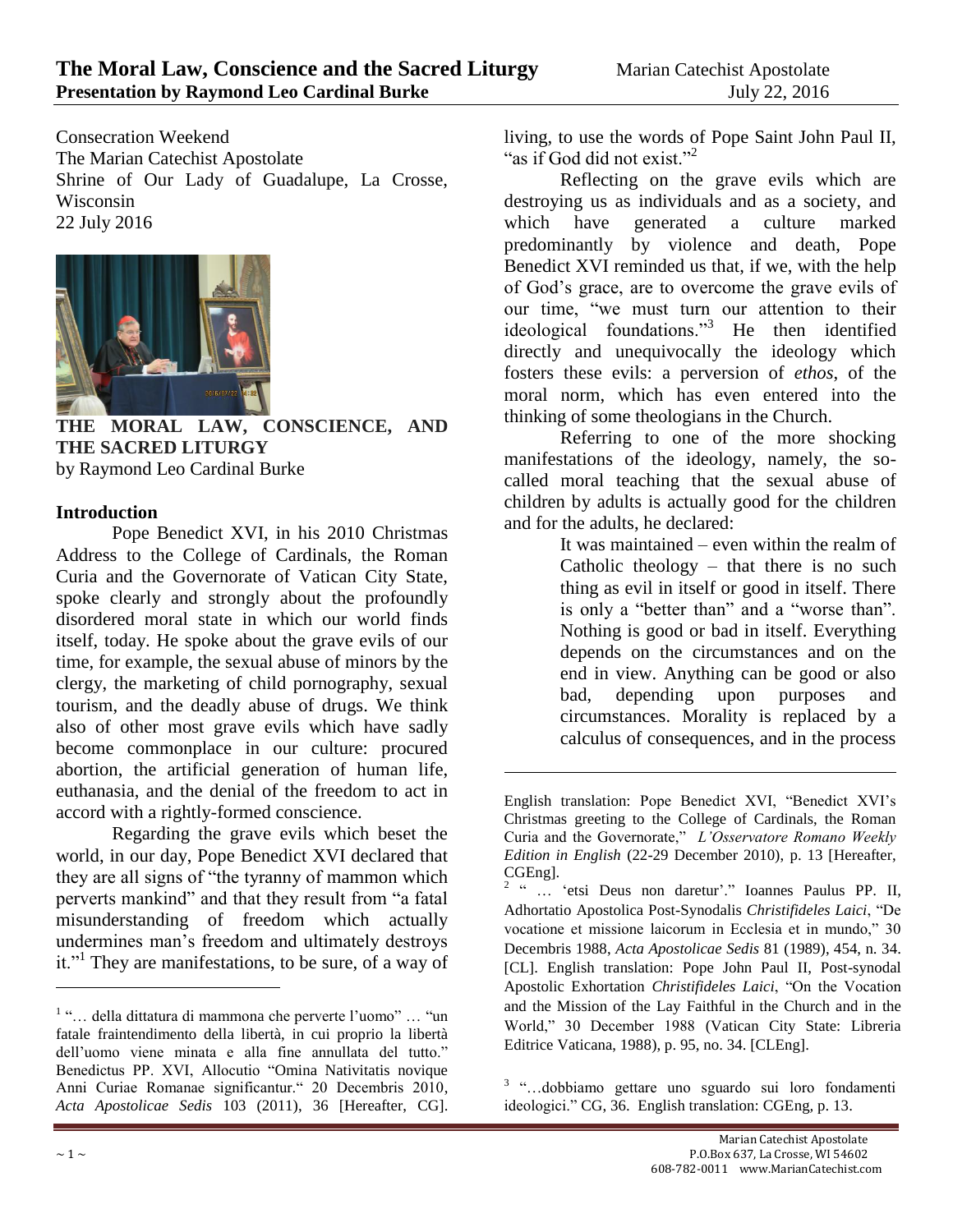#### it ceases to exist.<sup>4</sup>

Pope Benedict XVI describes a moral relativism, called proportionalism or consequentialism in contemporary moral theology, which has generated profound confusion and outright error regarding the most fundamental truths of the moral law. It has led to a situation in which morality itself indeed, to use his words, "ceases to exist." If, therefore, the irreplaceable moral order, which is the way of our freedom and happiness, is to be restored, we must address with clarity and steadfastness the error of moral relativism, proportionalism and consequentialism, which permeates our culture and has also entered, as the Holy Father reminds us, into the Church.

To confront the ideology, Pope Benedict XVI has urged us to study anew the teaching of his predecessor, Pope Saint John Paul II, in his Encyclical Letter *Veritatis Splendor*, "On the Fundamentals of the Church's Moral Teaching."<sup>5</sup> In *Veritatis Splendor*, Pope John Paul II, in the words of Pope Benedict XVI, "indicated with prophetic force, in the great rational tradition of Christian *ethos*, the essential and permanent foundations of moral action."<sup>6</sup> Reminding us of the need to form our consciences, in accord with the moral teaching of the Church, our Holy Father also reminded us of "our responsibility to make these criteria [these

6 "… indicò con forza profetica nella grande tradizione razionale dell'*ethos* Cristiano le basi essenziali e permanenti dell'agire morale." CG, 37. English translation: CGE, p. 13.

moral foundations] audible and intelligible once more for people today as paths of true humanity, in the context of our paramount concern for mankind $"$ <sup>7</sup>

## **Reason and Faith in the Knowledge of Objective Moral Principles**

Later, in the same Christmas Address, Pope Benedict XVI recalled his "encounter with the world of culture in Westminster Hall,"<sup>8</sup> during his pastoral visit to the United Kingdom in September of 2010, during which he reflected "on the proper place of religious belief within the political process."<sup>9</sup> Taking inspiration from the example of Saint Thomas More, he addressed directly "the ethical foundations of civil discourse."<sup>10</sup> As a service to culture, in general, he set forth the Catholic understanding of the matter with these words:

The central question at issue, then, is this: where is the ethical foundation for political choices to be found? The Catholic tradition maintains that the objective norms governing right action are accessible to reason, prescinding from the content of revelation. According to this understanding, the role of religion in political debate is not so much to supply these norms, as if they could not be known by non-believers – still less to propose concrete political solutions, which would lie altogether outside the competence of religion – but rather to help

 $\overline{a}$ 

<sup>4</sup> "Si asseriva – persino nell'ambito della teologia cattolica – che non esisterebbero né il male in sé, né il bene in sé. Esisterebbe soltanto un «meglio di» e un «peggio di». Niente sarebbe in se stesso bene o male. Tutto dipenderebbe dalle circostanze e dal fine inteso. A seconda degli scopi e delle circostanze, tutto potrebbe essere bene o anche male. La morale viene sostituita da un calcolo delle conseguenze e con ciò cessa di esistere. CG, 33. English translation: CGEng, p. 13.

<sup>5</sup> Cf. Ioannes Paulus PP. II, Litterae Encyclicae *Veritatis Splendor*, "De quibusdam quaestionibus fundamentalibus doctrinae moralis Ecclesiae," 6 Augusti 1993, *Acta Apostolicae Sedis* 85 (1993), 1133-1228. English translation: Pope John Paul II, Encyclical Letter *Veritatis Splendor*, "On the Fundamentals of the Church's Moral Teaching," 6 August 1993 (Vatican City State: Libreria Editrice Vaticana,1993).

<sup>&</sup>lt;sup>7</sup> "... nostra responsibilità rendere nuovamente udibili e comprensibili tra gli uomini questi criteri come vie della vera umanità, nel contesto della preoccupazione per l'uomo, nella quale siamo immerse." Ibid. English translation: Ibid.

<sup>&</sup>lt;sup>8</sup><sup>"</sup>... incontro con il mondo della cultura nella Westminster

Hall." CG, 38. English translation: CGEng, p. 13.

<sup>9</sup> Benedictus PP. XVI, Allocutio "Iter Apostolicum Summi Pontificis in Regnum Unitum: Londinii in Aula Vestmonasteriensi colloquium Benedicti XVI cum primoribus Societatis Civilis; cum doctis vivis culturae, scientiis et operum conduction deditis; cum Corpore Legatorum et Religiosis Auctoritatibus," 17 Septembris 2010, *Acta Apostolicae Sedis* 102 (2010), 635.  $10^{10}$  Ibid., 636.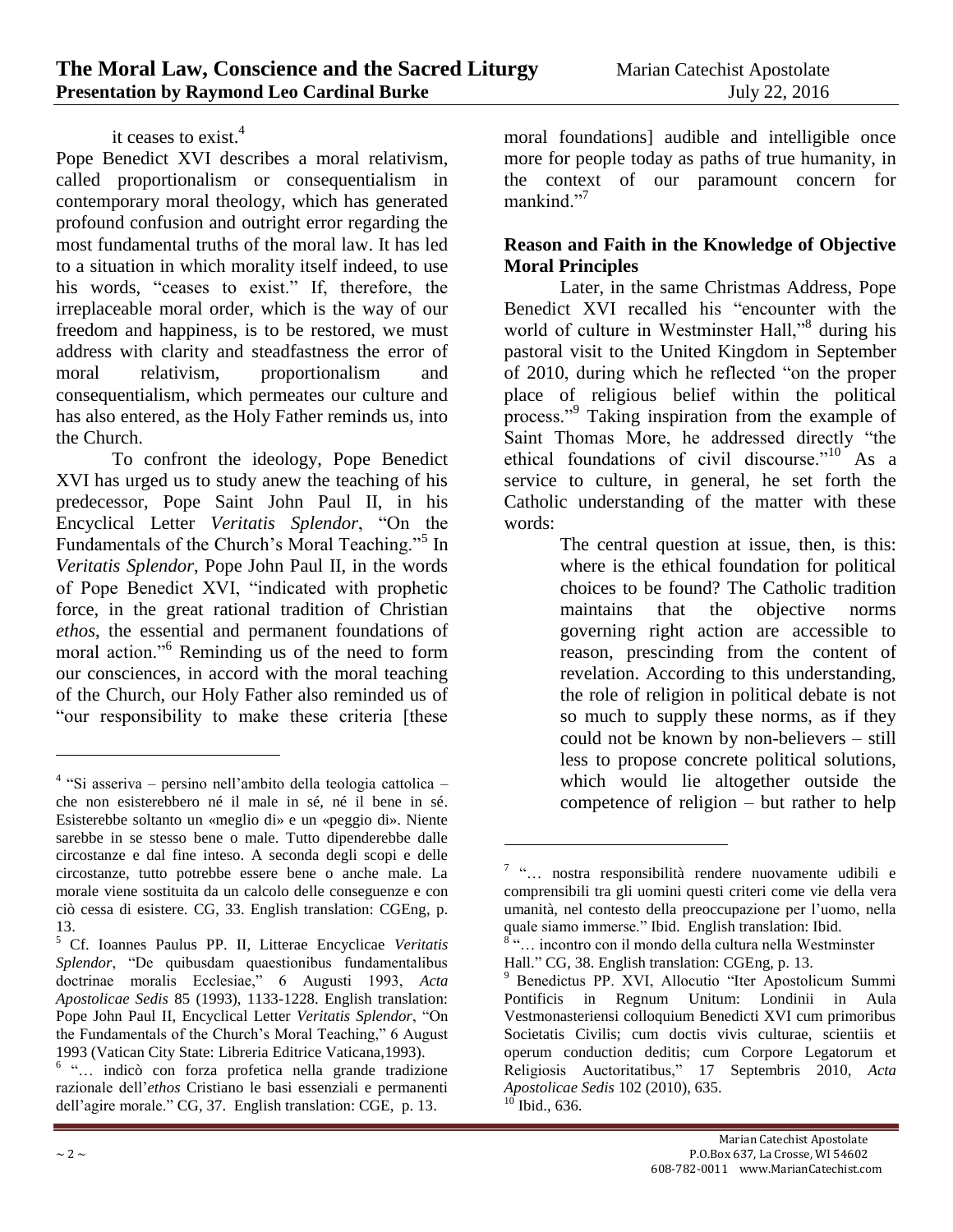purify and shed light upon the application of reason to the discovery of objective moral principles. $^{11}$ 

Pope Benedict XVI noted that the role of religion in public discourse "is not always welcomed," for various reasons which can also include "distorted forms of religion, such as sectarianism and fundamentalism."<sup>12</sup>

He observed, however, that such distortions do not justify the exclusion of religion from public discourse, for "reason too can fall prey to distortions, as when it is manipulated by ideology, or applied in a partial way that fails to take account of the dignity of the human person."<sup>13</sup> What remains necessary and true is the right relationship of faith and reason. Pope Benedict XVI concludes:

This is why I would suggest that the world of reason and the world of faith – the world of secular rationality and the world of religious belief – need one another and should not be afraid to enter into a profound and ongoing dialogue, for the good of our civilization."<sup>14</sup>

Religion, he continued, "is not a problem for legislators to solve, but a vital contributor to the national conversation." $15$  In the light of the irreplaceable role of religion in public life, Pope Benedict XVI expressed his "concern at the increasing marginalization of religion, particularly of Christianity, that is taking place in some quarters, even in nations which place a great emphasis on tolerance<sup>",16</sup>

He then gives a telling description of some of the more troubling manifestations of the effort to alienate religion from the public forum. His words which I now quote shed light on the absurdity and indeed moral perversity of a public order which fails to respect the proper role of religion:

There are those who would advocate that the

 $\overline{a}$ 

voice of religion be silenced, or at least relegated to the purely private sphere. There are those who argue that the public celebration of festivals such as Christmas should be discouraged, in the questionable belief that it might somehow offend those of other religions or none. And there are those who argue – paradoxically with the intention of eliminating discrimination – that Christians in public roles should be required at times to act against their conscience. These are worrying signs of a failure to appreciate not only the rights of believers to freedom of conscience and freedom of religion, but also the legitimate role of religion in the public square. $^{17}$ 

Pope Benedict concluded with an invitation to safeguard and foster the right relationship of faith and reason, which is essential to the pursuit of the common good, of the good of society.

In the 2010 Christmas Address, he concluded his reference to his speech in Westminster Hall with these urgent words:

This fundamental [moral] consensus derived from the Christian heritage is at risk wherever its place, the place of moral reasoning, is taken by the purely instrumental rationality of which I spoke earlier. In reality, this makes reason blind to what is essential. To resist this eclipse of reason and to preserve its capacity for seeing the essential, for seeing God and man, for seeing what is good and what is true, is the common interest that must unite all people of good will. The very future of the world is at stake.<sup>18</sup>

 $11$  Ibid., 636-637.

 $12$  Ibid., 637.

<sup>13</sup> Ibid., 637.

 $14$  Ibid., 637.

<sup>&</sup>lt;sup>15</sup> Ibid., 637.

 $16$  Ibid., 637.

<sup>&</sup>lt;sup>17</sup> Ibid., 637.

<sup>&</sup>lt;sup>18</sup> "Questo consenso di fondo proveniente dal patrimonio" Cristiano è in pericolo là dove al suo posto, al posto della ragione morale, subentra la mere razionalità finalistica di cui ho parlato poco fa. Questo è in realità un accecamento della ragione per ciò che è essenziale. Combattere contro questo accecamento della ragione e conservarle la capacità di vedere l'essenziale, di vedere Dio e l'uomo, ciò che è buono e ciò che è vero, è l'interesse commune che deve unire tutti gli uomini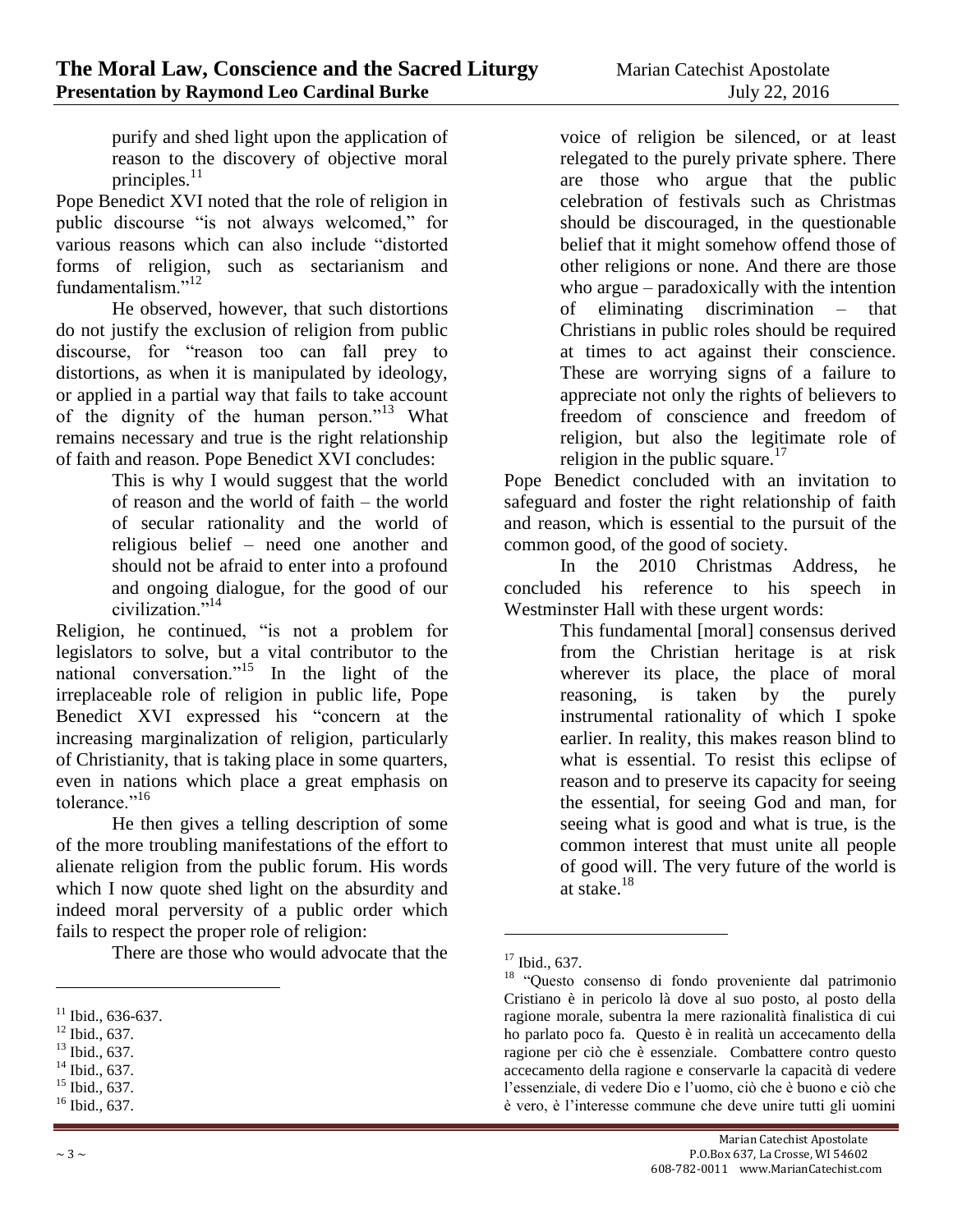There can be no question of the urgency with which Pope Benedict XVI called the faithful and all persons of good will to reverse the decline of western Christian culture by engaging public discourse with the fundamental truths of the moral law, as taught to us by reason and by our Catholic faith.

In his Encyclical Letter *Caritas in Veritate*, Pope Benedict XVI addressed the same concern precisely in terms of human development, indicating the harm done to society, in general, when religion is excluded from public discourse. He described the deleterious societal effect of two extremes, the exclusion of religion and religious fundamentalism, in these words:

The exclusion of religion from the public square – and, at the other extreme, religious fundamentalism – hinders an encounter between persons and their collaboration for the progress of humanity. Public life is sapped of its motivation and politics takes on a domineering and aggressive character. Human rights risk being ignored either because they are robbed of their transcendent foundation or because personal freedom is not acknowledged. Secularism and fundamentalism exclude the possibility of fruitful dialogue and effective cooperation between reason and religious faith. *Reason always stands in need of being purified by faith*: this also holds true for political reason, which must not consider itself omnipotent. For its part, *religion always needs to be purified by reason* in order to show its authentically human face. Any breach in this dialogue comes only at an enormous price to human development.<sup>19</sup>

To the degree that we restore respect for the essential relationship between faith and reason, to that degree we are filled with hope for the future of a culture which, otherwise, can only be in decline.

Making pilgrimage to the ancient shrine of Saint James the Greater at Compostela in Spain, in November of 2010, Pope Benedict XVI urged Europeans to recognize the great gift of God's love in the world, in Jesus Christ, and to follow Christ in holiness of life. His words to the faithful of Europe, who have grown so forgetful of God and even hostile to His Law, apply also to other dechristianized nations like our own United States of America. His words are further illuminated by the context of his pilgrimage, for the very purpose of a pilgrimage is to open our eyes to the great mystery of God's love in our lives, that is, to open our eyes to see the extraordinary nature of ordinary living. Let us listen to the words of Pope Benedict XVI:

God is the origin of our being and the foundation and apex of our freedom, not its opponent. How can mortal man build a firm foundation and how can the sinner be reconciled with himself? How can it be that there is public silence with regard to the first and essential reality of human life? How can what is most decisive in life be confined to the purely private sphere or banished to the shadows? We cannot live in darkness, without seeing the light of the sun. How is it then that God, who is the light of every

fundamentalismo facultas amittitur frugiferi colloquii atque efficacis cooperationis inter rationem et religiosam fidem. *Ratio semper fide est purificanda*, quod etiam de politica ratione est dicendum, quae non debet putare se omnipotentem esse. *Religio* quoque *semper ratione est purificanda* ut suum authenticum humanum vultum demonstret. Huius dialogi abruptio perquam onerosum erga humanitatis progressionem secum fert pretium." Benedictus PP. XVI, Litterae Encyclicae *Caritas in Veritate*, "De humana integra progressione in caritate veritateque," 29 Iunii 2009, *Acta Apostolicae Sedis* 101 (2009), 692, n. 56 [Hereafter, CV]. English translation: Pope Benedict XVI, Encyclical Letter *Caritas in Veritate*, "On Integral Human Development in Charity and Truth," 29 June 2009, Vatican City State: Libreria Editrice Vaticana, 2009, p. 109, no. 56 [Hereafter, CVEng].

 $\overline{a}$ 

di buona volontà. È in gioco il futuro del mondo." CG, 39. English translation: CGEng, p. 14.

<sup>&</sup>lt;sup>19</sup> "Tum exclusio religionis ex ambitu politico, tum quoque fundamentalismus religiosus, consortionem inter personas impediunt earumque consociatam operam ad humanitatem provehendam. Vita publica rationum cumulo extenuatur et res politica pugnacem vultum adhibet. Iura humana in periculo versantur ne observentur, quia suo transcendenti fundamento orbantur vel humana non agnoscitur libertas. In laicismo et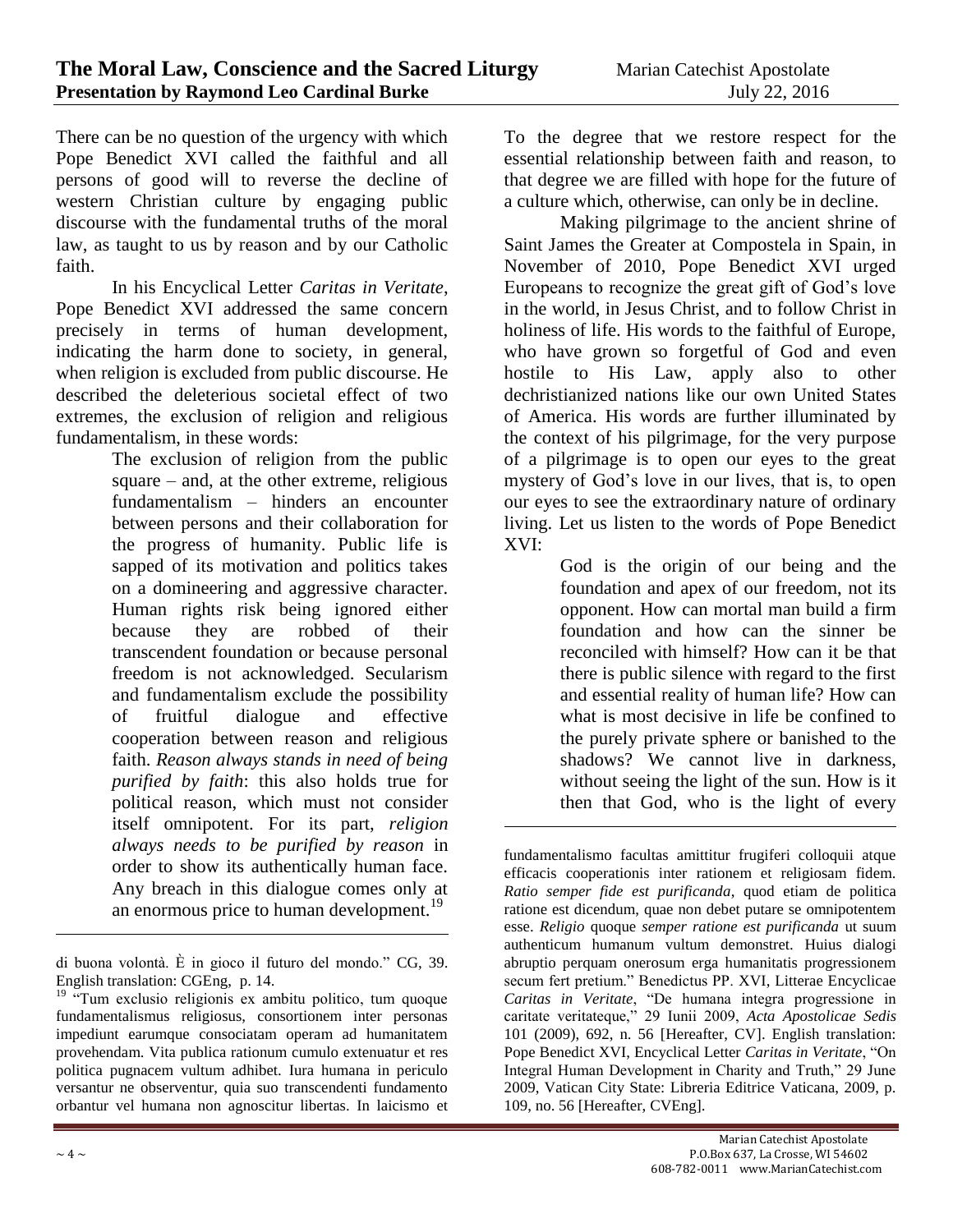mind, the power of every will and the magnet of every heart, be denied the right to propose the light that dissipates all darkness? This is why we need to hear God once again under the skies of Europe; may this holy word not be spoken in vain, and may it not be put at the service of purposes other than its own. It needs to be spoken in a holy way. And we must hear it in this way in ordinary life, in the silence of work, in brotherly love and in the difficulties that the years bring on. $^{20}$ 

The words of Pope Benedict XVI make clear the inherent dynamism of the life of the Holy Spirit within us, leading us to give witness to mystery of God's love in our lives and so to convert our own lives more fully to Christ and to transform our world.

It is instructive to note that Pope Benedict XVI, in his Encyclical Letter *Caritas in Veritate*, made special reference to Pope Paul VI's Encyclical Letter *Humanae Vitae*, "On the Proper Regulation of the Propagation of Offspring," underscoring its importance "for delineating the *fully human meaning of the development that the Church* 

*proposes*."<sup>21</sup> Pope Benedict XVI made clear that the teaching in *Humanae Vitae* is not simply a matter of "individual morality," declaring:

*Humanae vitae* indicates the *strong links between life ethics and social ethics*, ushering in a new area of magisterial teaching that has gradually been articulated in a series of documents, most recently John Paul II's Encyclical Letter *Evangelium vitae*. 22

Pope Benedict XVI reminded us of the essential part which a right understanding of our sexuality has in the true human development which is holiness of life.

In treating the whole question of procreation, Pope Benedict XVI underscored the critical nature of the right understanding of human sexuality, marriage and the family. He wrote:

The Church, in her concern for man's authentic development, urges him to have full respect for human goods in the exercise of his sexuality. It cannot be reduced merely to pleasure or entertainment, nor can sex education be reduced to technical instruction aimed solely at protecting the interested parties from possible disease or the "risk" of procreation. This would be to impoverish and disregard the deeper meaning of sexuality, a meaning which needs to be acknowledged and responsibly appropriated not only by individuals but also by the community. $^{23}$ 

 $\overline{a}$ 

 $20$  "Dios es el origen de nuestro ser y cimiento y cúspide de nuestra libertad: no su oponente. ¿Cómo el hombre mortal se va a fundar a sí mismo y cómo el hombre pecador se va reconciliar a sí mismo? ¿Cómo es posible que se haya hecho silencio público sobre la realidad primera y esencial de la vida humana? ¿Cómo lo más determinante de ella puede ser recluido en la mera intimidad o remitido a la penumbra? Los hombres no podemos vivir a oscuras, sin ver la luz del sol. Y, entonces, ¿cómo es posible que se le niegue a Dios, sol de las inteligencias, fuerza de las voluntades e imán de nuestros corazones, el derecho de proponer esa luz que disipa toda tiniebla? Por eso, es necesario que Dios vuelva a resonar gozosamente bajo los cielos de Europa; que esa palabra santa no se pronuncie jamás en vano; que no se pervierta haciéndola sirvir a fines que le son impropios. Es menester que se profiera santamente. Es necesario que la percibamos así en la vida de cada día, en el silencio del trabajo, en el amor fraterno y en las dificultades que los años traen consigo." Benedictus PP. XVI, Homilia, "In eucharistica celebratione sacro Compostellano anno recurrente," 6 Novembris 2010, *Acta Apostolicae Sedis*  102 (2010), 881-882. English translation: *L'Osservatore Romano Weekly Edition in English*, 10 November 2010, pp. 5 and 8.

<sup>21</sup> "… ut *progressionis prorsus humana significatio describatur, quam Ecclesia proponit*." CV, 651, n. 15. English translation: CVEng, p. 20, no. 15.

<sup>22</sup> "Litterae encyclicae «*Humanae vitae*» *solida vincula* designant, *quae inter vitae ethicam et ethicam socialem intercedunt*, magistrale quoddam insinuantes argumentum, quod gradatim variis in documentis auctum est, novissime in Ioannis Pauli II Litteris encyclicis *Evangelium vitae*." CV , 651, n. 15. English translation: CVEng, p. 21, no. 15

<sup>&</sup>lt;sup>23</sup> "Ecclesia, cui cordi est verus hominis progressus, monet eum ad plenam valorum observantiam, in sexualitate quoque exercenda: quae ad meram rem hedonisticam ludicramque redigi non potest, sicut educatio sexualis in technicam institutionem coartari non potest, si tantum cura habeatur eos quorum interest arcendi a quodam contagio vel a generandi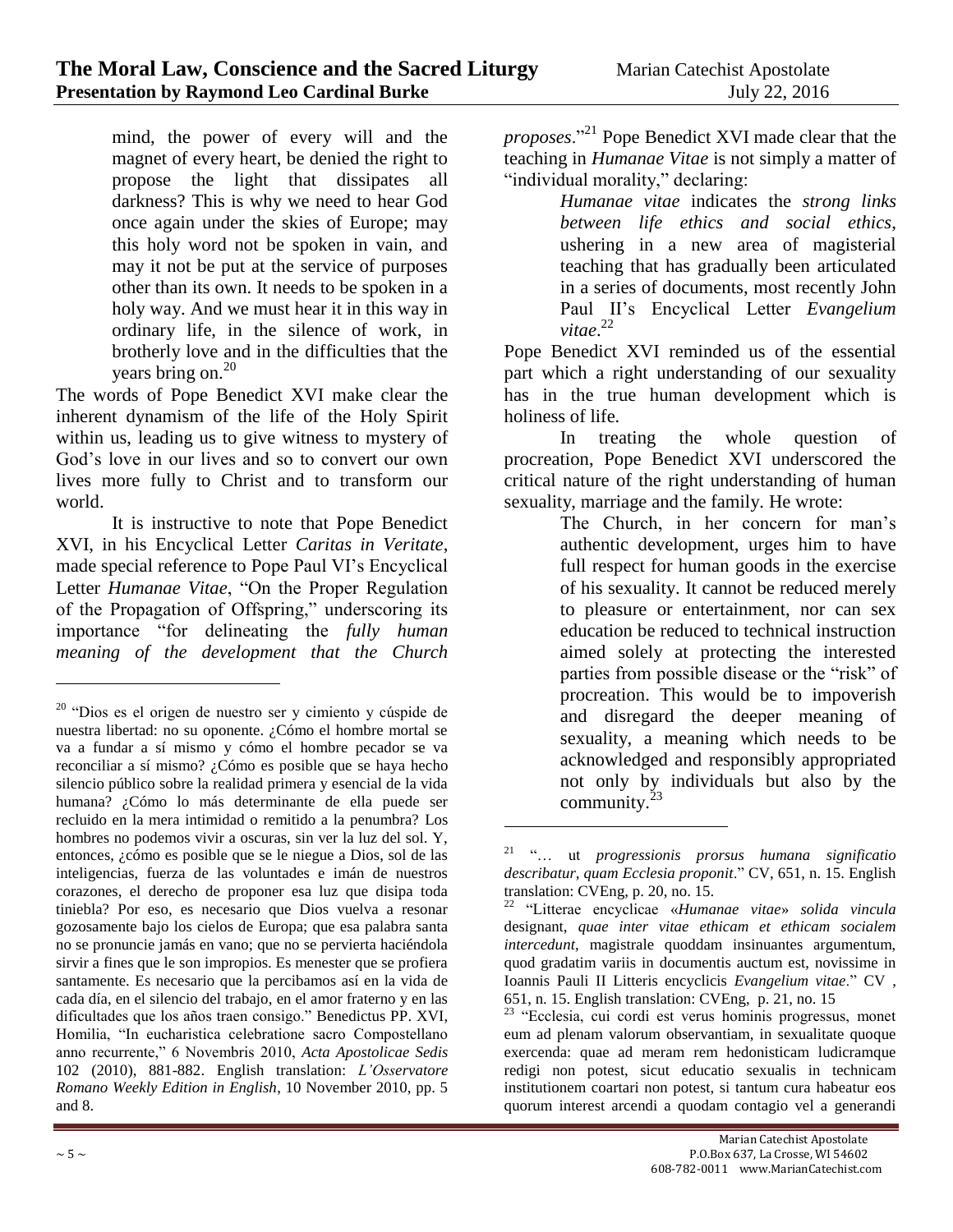He reminds us of the essential part which a right understanding of our sexuality has in true human development.

The restoration of the respect for the integrity of the conjugal act is essential to the future of western culture, the advancement of a culture of life. In the words of Pope Benedict XVI, it is necessary "once more to hold up to future generations the beauty of marriage and the family, and the fact that these institutions correspond to the deepest needs and dignity of the person."<sup>24</sup> Correspondingly, he notes that "States are called to *enact policies promoting the centrality and integrity of the family* founded on marriage between a man and a woman, the primary vital cell of society, and to assume responsibility for its economic and fiscal needs, while respecting its essentially relational character."25

## **Conscience, the Infallible Guide to Truth**

The light of God shines in our minds and hearts by means of our conscience. The *Catechism of the Catholic Church* describes the conscience with these words:

> Moral conscience, present at the heart of the person, enjoins him at the appropriate moment to do good and to avoid evil. It also judges particular choices, approving those that are good and denouncing those that are evil. It bears witness to the authority of truth in reference to the supreme Good to which

the human person is drawn, and it welcomes the commandments. When he listens to his conscience, the prudent man can hear God speaking. $^{26}$ 

Through the conscience, we communicate with God Who is the fullness of truth, beauty and goodness. The Being of God is Truth, Beauty and Goodness. Conscience is a privileged place of our participation in the Being of God.

It is the conscience, the voice of God, speaking to our souls, which is, in the words of the Blessed John Henry Cardinal Newman, "the aboriginal Vicar of Christ." $27$  As such, the conscience is ever attuned to Christ Himself Who instructs and informs it through His Vicar, the Roman Pontiff, and the Bishops in communion with the Roman Pontiff. Cardinal Newman observed that conscience "is a messenger of him, who, both in nature and in grace, speaks to us behind a veil, and teaches and rules us by his representatives."<sup>28</sup>

Today, we must be attentive to a false notion of conscience, which would actually use the conscience to justify sinful acts, to betray our call to holiness. In the earlier-mentioned 2010 Christmas Address, Pope Benedict XVI reflected, at some length, on the notion of conscience in the writings of Cardinal Newman, contrasting it with a false notion of conscience, which is pervasive in our culture.

The Holy Father described the difference of the Church's understanding of conscience, as faithfully and brilliantly taught by Cardinal Newman, with these words:

> In modern thinking, the word "conscience" signifies that for moral and religious questions, it is the subjective dimension, the individual, that constitutes the final authority for decision. The world is divided into the realms of the objective and the subjective.

 $\overline{a}$ 

<sup>«</sup>periculo». Hoc modo pauperior fieret et altus sexualitatis sensus extenuaretur, qui econtra agnosci et accipi debet cum<br>responsalitate tam singularum personarum quam responsalitate tam singularum personarum quam communitatis." CV, 680, n. 44. English translation: CVEng, pp. 73-74, no. 44.

 $24$  "... novis generationibus adhuc proponendi pulchritudinem familiae et matrimonii, congruentiam huiusmodi institutionum cum altioribus postulatis cordis dignitatisque personae." CV, 681, n. 44. English translation: CVEng, p. 75, n. 44.

<sup>25</sup> "Status vocantur ad *normas politicas edendas*, *praeeminentiam integritatemque familiae promoventes*, quae matrimonio nititur unius viri uniusque mulieris, quaeque exstat prima vitalisque societatis cellula, atque in se recipit etiam quaestiones oeconomicas et nummarias, quod ad ipsius necessitudinis indolem attinet." CV, 681, n.44. English translation: CVEng, p. 75, no. 44.

<sup>&</sup>lt;sup>26</sup> Catechism of the Catholic Church, no. 1777.

<sup>&</sup>lt;sup>27</sup> John Henry Cardinal Newman, "Letter to the Duke of Norfolk," V, in *Certain Difficulties felt by Anglicans in Catholic Teaching II*, London: Longmans Green, 1885, p. 248. Quoted in the *Catechism of the Catholic Church*, no. 1778.  $28$  Ibid.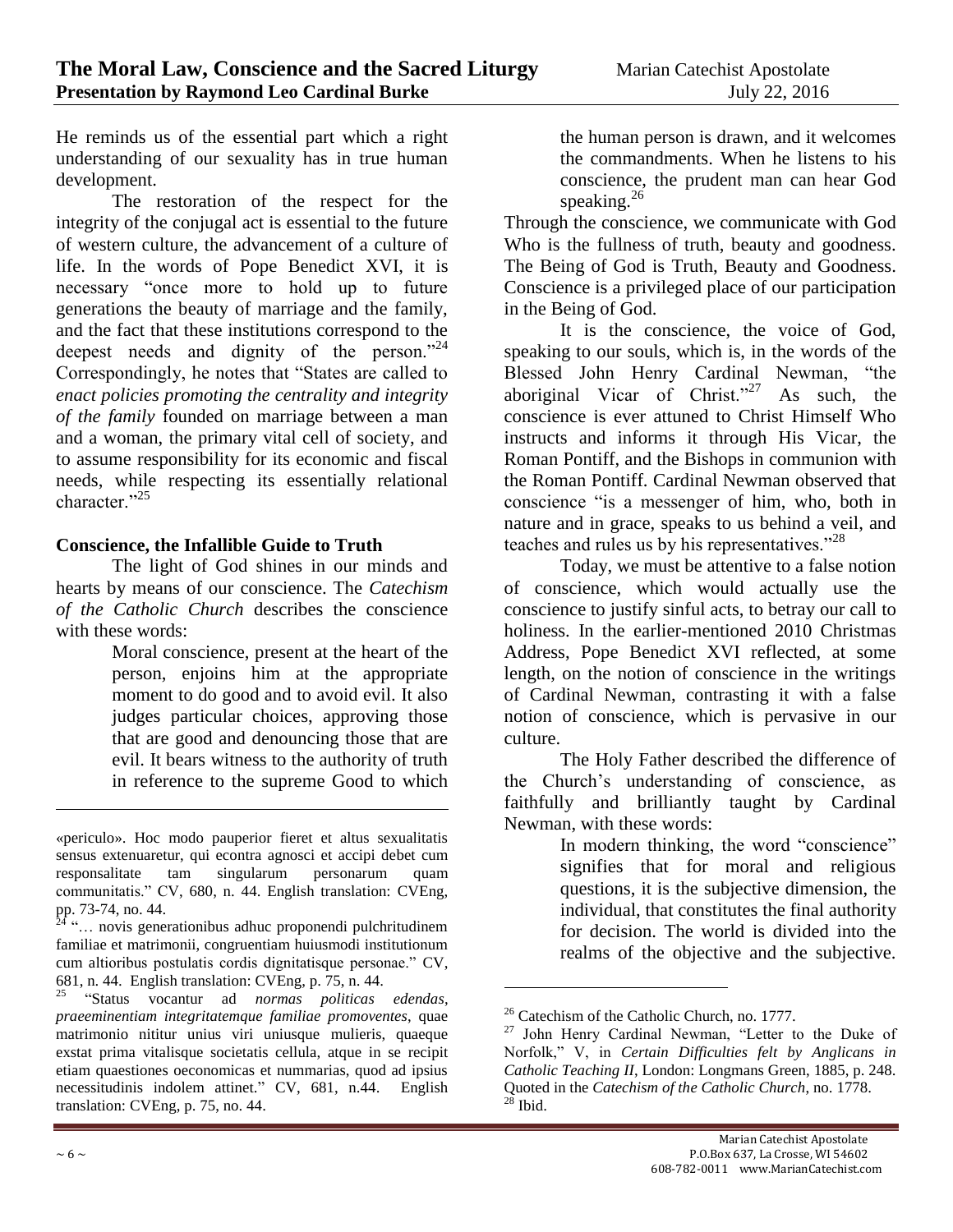To the objective realm belong things that can be calculated and verified by experiment. Religion and morals fall outside the scope of these methods and are therefore considered to lie within the subjective realm. Here, it is said, there are in the final analysis no objective criteria. The ultimate instance that can decide here is therefore the subject alone, and precisely this is what the word "conscience" expresses: in this realm only the individual, with his intuitions and experiences, can decide. Newman's understanding of conscience is diametrically opposed to this. For him, "conscience" means man's capacity for truth: the capacity to recognize precisely in the decisionmaking areas of his life – religion and morals – a truth, *the* truth. At the same time, conscience – man's capacity to recognize truth – thereby imposes on him the obligation to set out along the path towards truth, to seek it and to submit to it wherever he finds it. Conscience is both capacity for truth and obedience to the truth which manifests itself to anyone who seeks it with an open heart.<sup>29</sup>

Conscience, therefore, does not set each of us apart as an arbiter of what is right and good, but unites us in the pursuit of the one truth, ultimately Our Lord Jesus Christ Who is the only arbiter of the right and good, so that our thoughts, words and actions put that truth into practice.

In the same Christmas discourse, Pope Benedict XVI clarified an often misunderstood passage of Blessed Cardinal Newman, which is used, in fact, to promote the erroneous subjective notion of conscience. He observed:

In support of the claim that Newman's concept of conscience matched the modern subjective understanding, people often quote a letter in which he said – should he have to propose a toast – that he would drink first to conscience and then to the Pope. But in this statement, "conscience" does not signify the ultimately binding quality of subjective intuition. It is an expression of the accessibility and the binding force of truth: on this its primacy is based. The second toast can be addressed to the Pope because it is his task to demand obedience to the truth. $30$ 

In other words, there can never be a contrast between what the conscience demands of us and what the truth of the faith, as enunciated by the Roman Pontiff, demands of us. The conscience, in fact, is drawing us into an ever deeper understanding of the truth and adherence to it in our thoughts, words and actions.

 $\overline{a}$ 

<sup>29</sup> "Nel pensiero moderno, la parola «coscienza» significa che in materia di morale e di religione, la dimensione soggettiva, l'individuo, costituisce l'ultima istanza della decisione. Il mondo viene diviso negli ambiti dell'oggettivo e del soggettivo. All'oggettivo appartengono le cose che si possono calcolare e verificare mediante l'esperimento. La religione e la morale sono sottratte a questi metodi e perciò sono considerate come ambito del soggettivo. Qui non esisterebbero, in ultima analisi, dei criteri oggettivi. L'ultima istanza che qui può decidere sarebbe pertanto solo il soggetto, e con la parola «coscienza» si esprime, appunto, questo: in questo ambito può decidere solo il singolo, l'individuo con le sue intuizioni ed esperienze. La concezione che Newman ha della coscienza è diametralmente opposta. Per lui «coscienza» significa la capacità di verità dell'uomo: la capacità di riconoscere proprio negli ambiti decisivi della sua esistenza – religione e morale – una verità, *la* verità. La coscienza, la capacità dell'uomo di riconoscere la verità, gli impone con ciò, al tempo stesso, il dovere di incamminarsi verso la verità, di cercarla e di sottomettersi ad essa laddove la incontra. Conscienza è capacità di verità e obbedienza nei confronti della verità, che

si mostra all'uomo che cerca col cuore aperto." CG, 36. English translation: CGEng, p. 14.

<sup>&</sup>lt;sup>30 "</sup>Per poter asserire l'identità tra il concetto che Newman aveva della coscienza e la moderna comprensione soggettiva della coscienza, si ama far riferimento alla sua parola secondo cui egli – nel caso avesse dovuto fare un brindisi – avrebbe brindato prima alla coscienza e poi al Papa. Ma in questa affermazione, "coscienza" non significa l'ultima obbligatorietà dell'intuizione soggettiva. È espressione dell'accessibilità e della forza vincolante della verità: in ciò si fonda il suo primato. Al Papa può essere dedicato il secondo brindisi, perché è compito suo esigere l'obbedienza nei confronti della verità." CG, 37. English translation: CGEng, p. 14.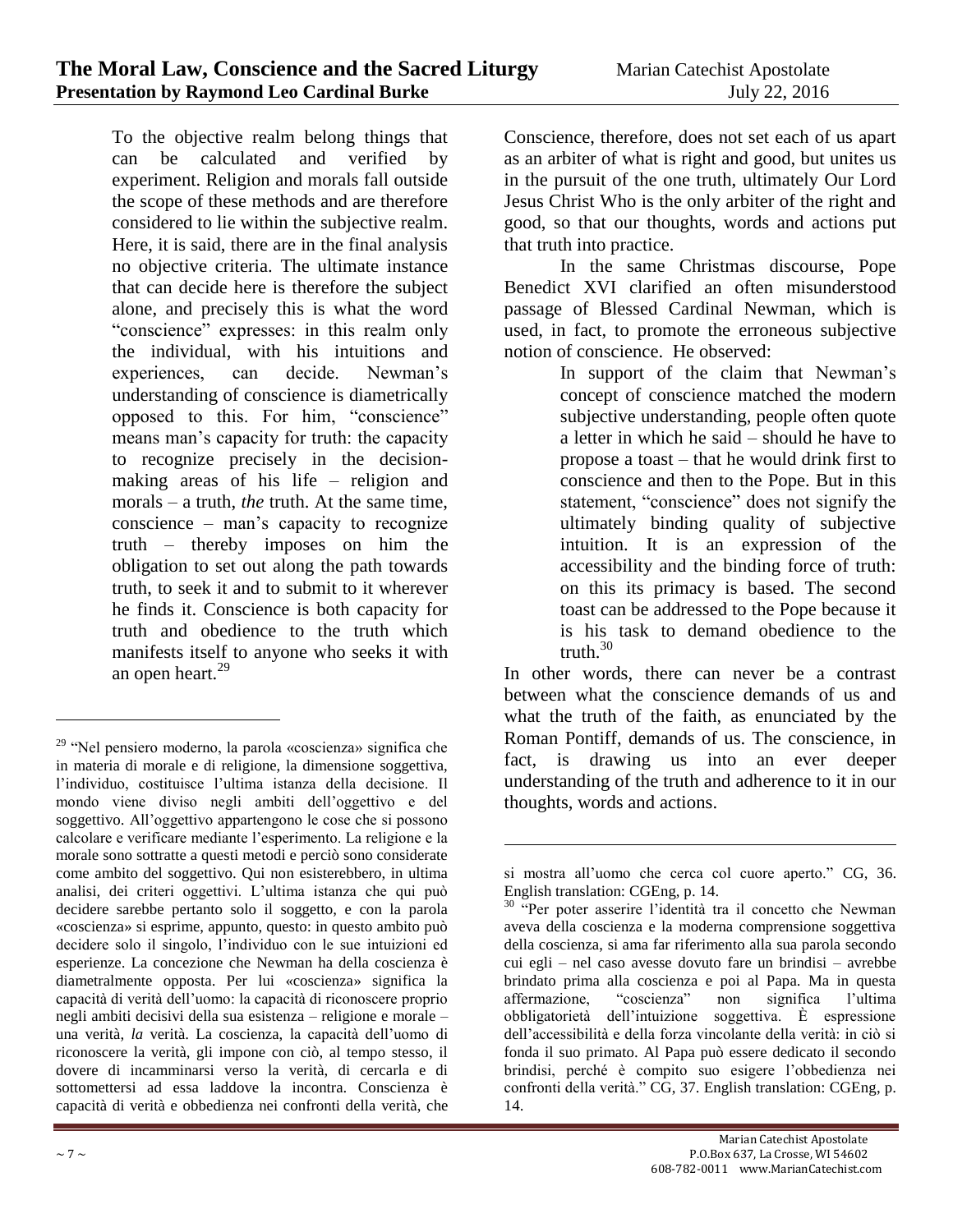## **Natural Law and the Formation of the Conscience in the Family**

So often, today, a notion of tolerance of ways of thinking and acting contrary to the moral law seems to be the interpretative key for moral action among many Christians. This notion is not securely grounded in the moral tradition, yet it tends to dominate our approach to the extent that we end up claiming to be Christian while tolerating ways of thinking and acting which are diametrically opposed to the moral law revealed to us in nature and in the Magisterium, beginning with the Sacred Scriptures. The approach, at times, becomes so relativistic and subjective that we do not even observe the fundamental logical principle of non-contradiction, that is, that a thing cannot both be and not be in the same respect at the same time. In other words, certain actions cannot, at the same time and in the same respect, be both true to the moral law and not true to it.

In fact, charity alone must be the interpretative key of our thoughts and actions. In the context of charity, tolerance means unconditional love of the person who is involved in evil but firm abhorrence of the evil into which the person has fallen.

In his Encyclical Letter *Caritas in Veritate*, Pope Benedict XVI takes up the question of the common good which, in his words, "is sought not for its own sake, but for the people who belong to the social community and who can only really and effectively pursue their good within it."<sup>31</sup> Dedication to the common good, as Pope Benedict XVI makes clear, is an obligation imposed by both justice and charity. He concludes: "The more we strive to secure a common good corresponding to the real needs of our neighbours, the more effectively we love them."<sup>32</sup>

The thoroughly galvanized anti-life and antifamily agenda of our time advances, in large part, because of a lack of attention to events and sound knowledge to interpret events among the general public. The pervasive mass media, the principal promoter of the agenda, confuse and corrupt minds and hearts, and dull consciences to the law written by God upon every human heart. A new evangelization of the family, of the Church and of society should be marked by a profound confidence in the human heart upon which the moral law has been inscribed. At the same time, it should be ready to refute the false claim that unconditional respect for the inviolable dignity of innocent human life and for the integrity of the conjugal union is merely a confessional matter and to illustrate how it is at the very foundation of the common good.

# **The Beauty of a Holy Life**

 $\overline{a}$ 

The way leading to freedom and happiness is, for each of us, holiness of life, in accord with our state in life. Pope Saint John Paul II, in fact, cast the entire pastoral plan for the Church in terms of holiness. He explained himself thus:

In fact, to place pastoral planning under the heading of holiness is a choice filled with consequences. It implies the conviction that, since Baptism is a true entry into the holiness of God through incorporation into Christ and the indwelling of his Spirit, it would be a contradiction to settle for a life of mediocrity, marked by a minimalist ethics and a shallow religiosity. To ask catechumens: "Do you wish to receive Baptism?" means at the same time to ask them: "Do you wish to become holy?" It means to set before them the radical nature of the Sermon on the Mount: "Be perfect as your heavenly Father is perfect" (*Mt* 5:48).<sup>33</sup>

<sup>&</sup>lt;sup>31</sup> "Non ... per se ipsum conquisitum, sed personarum gratia, quae communitatem socialem participant atque in ea tantum reapse et efficaciter bonum suum consequi possunt." CV, 645, n. 7. English translation: CVEng, p. 9, no. 7.

<sup>32</sup> "Eo efficacius proximus amatur, quo magis bonum commune colitur, quod veris necessitatibus occurrat." CV, 645, n. 7. English translation: CVE, p. 10, no. 7.

<sup>&</sup>lt;sup>33</sup> "Re quidem vera, si pastoralis ordinatio sub signo sanctitatis statuitur, aliquid compluribus cum consectariis decernitur. Inde enim in primis firma aperitur sententia: si vera est Baptismus ingressio in Dei sanctitatem per insertionem in Christum ipsum necnon Spiritus eius per inhabitationem, quaedam repugnantia est contentum esse mediocri vita, quae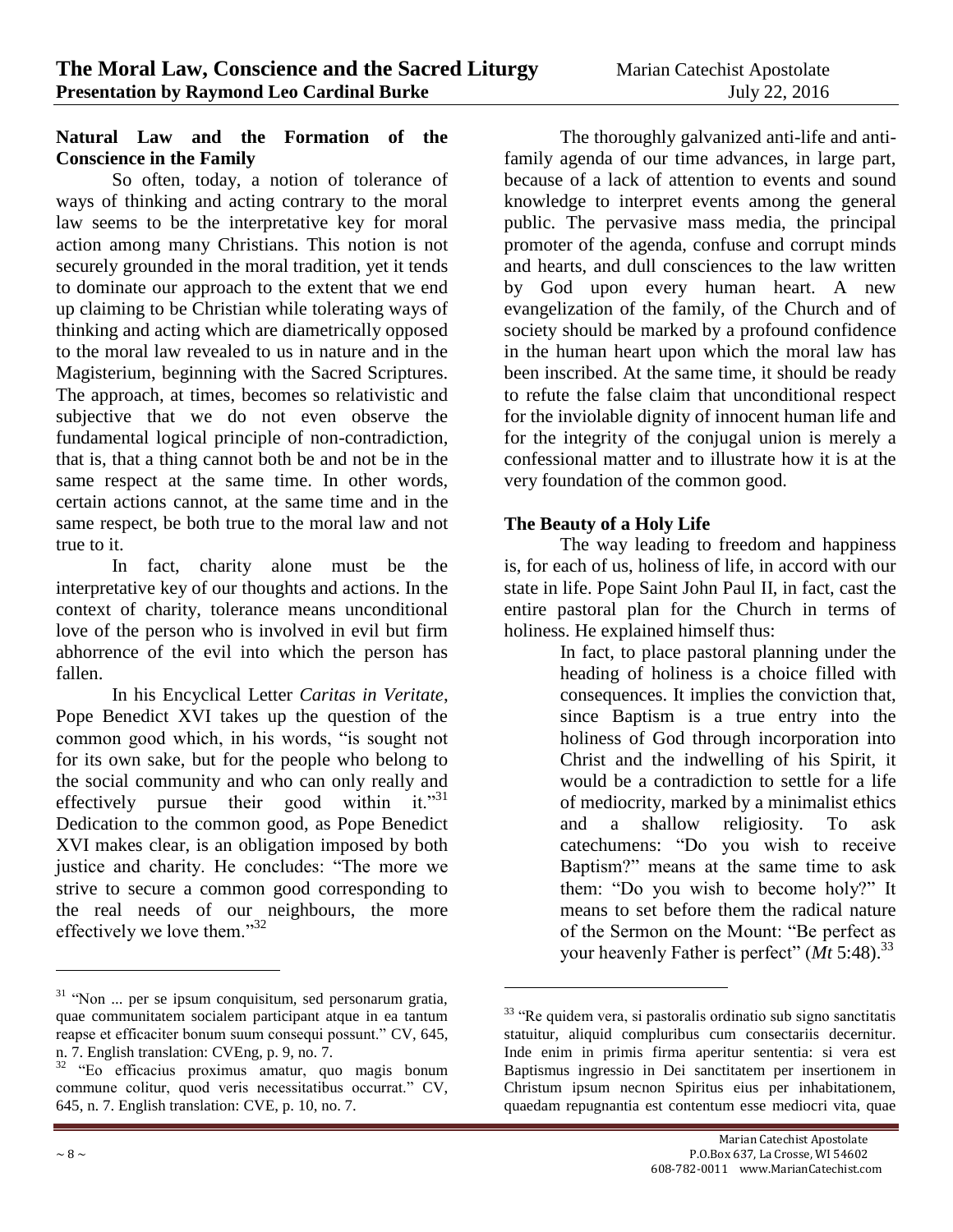Pope John Paul II continued, making reference to the Second Vatican Ecumenical Council, by reminding us that "this ideal of perfection must not be misunderstood as if it involved some kind of extraordinary existence, possible only for a few 'uncommon heroes' of holiness."<sup>34</sup>

Pope John Paul II taught us the extraordinary nature of our ordinary life, because it is lived in Christ and, therefore, produces in us the incomparable beauty of holiness. He declared:

> The ways of holiness are many, according to the vocation of each individual. I thank the Lord that in these years he has enabled me to beatify and canonize a large number of Christians, and among them many lay people who attained holiness in the most ordinary circumstances of life. The time has come to re-propose wholeheartedly to everyone this *high standard of ordinary Christian living*: the whole life of the Christian community and of Christian families must lead in this direction.<sup>35</sup>

ad normam transigitur ethnicae doctrinae minimum solum poscentis ac religionis superficiem tantum tangentis. Ex catechumeno quaerere: «Vis baptizari?» eodem tempore est petere: «Vis sanctificari?». Idem valet ac deponere eius in via extremum Sermonis Montani principium: «Estote ergo vos perfecti, sicut Pater vester caelestis perfectus est» (*Mt* 5, 48)." Ioannes Paulus PP. II, Epistula Apostolica *Novo millennio ineunte*, "Magni Iubilaei anni MM sub exitum," 6 Ianuarii 2001, *Acta Apostolicae Sedis* 93 (2001), 288, n. 31. [NMI]. English translation: Pope John Paul II, Apostolic Letter *Novo Millennio Ineunte*, "At the Close of the Great Jubilee of the Year 2000," 6 January 2001 (Boston: Pauline Books & Media, 2001) p. 43, no. 31. [NMIEng].

<sup>34</sup> "… optima haec perfectionis species non ita est iudicanda quasi si genus quoddam secum importet vitae extraordinariae quam soli aliqui sanctitatis «gigantes» traducere possint." NMI, 288, n. 31. English translation: NMIEng, p. 43, no. 31.

<sup>35</sup> "Multiplices enim sanctitatis exsistunt viae atque cuiusque congruunt cum vocatione. Grates Domino referimus Nobis quod concessit his proximis annis tot christianos et christianas inter beatos adnumerare ac sanctos, ex quibus plures laici sanctimoniam sunt communissimis in vitae condicionibus adsecuti. Omnibus ergo tempus est iterum firmiter hunc proponere *«superiorem modum» ordinariae vitae christianae*: ad hanc namque metam conducere debet omnis vita ecclesialis communitatis ac familiarum christianarum." NMI, 288, n. 32. English translation: NMIEng, p. 43, no. 32.

Seeing in us the daily conversion of life by which we strive to meet the high standard of holiness, the "*high standard of ordinary Christian living*," our brothers and sisters will discover the great beauty of their own ordinary life in which God daily showers upon them his immeasurable and ceaseless love, calling them to holiness of life in Christ, His onlybegotten Son. That beauty is most evident in our participation in the Sacred Liturgy.

Referring to the new evangelization of our culture, Pope Saint John Paul II also observed that clearly, the "mending of the Christian fabric of society" can only come about by the remaking of "the Christian fabric of the ecclesial community," beginning with the individual in his family, at home.<sup>36</sup> The remaking of "the Christian fabric of the ecclesial community" has its inspiration and direction in the Sacred Liturgy which, at the same time, reflects the unity which necessarily marks the life of the Mystical Body of Christ.

Writing about our participation in the Sacred Liturgy, Cardinal Joseph Ratzinger wrote:

> This *oratio* – the Eucharistic Prayer, the "Canon" – is really more than speech; it is *actio* in the highest sense of the word. For what happens in it is that the human *actio* (as performed hitherto by the priests in the various religions of the world) steps back and makes way for the *actio divina*, the action of God. In this *oratio* the priest speaks with the I of the Lord  $-$  "This is my Body", "This is my Blood." He knows that he is not now speaking from his own resources but in virtue of the Sacrament that he has received, he has become the voice of Someone Else, who is now speaking and acting. This action of God, which takes place through human speech, is the real "action" for which all of creation is in expectation. The elements of the earth are

 $\overline{a}$ 

<sup>36</sup> "… consortium humanum spiritu christiano ubique denuo imbuendum est…*christianus commmunitatum ipsarum ecclesialium contextus*." CL, 455, n. 34. English translation: CLEng, p. 95, no. 34.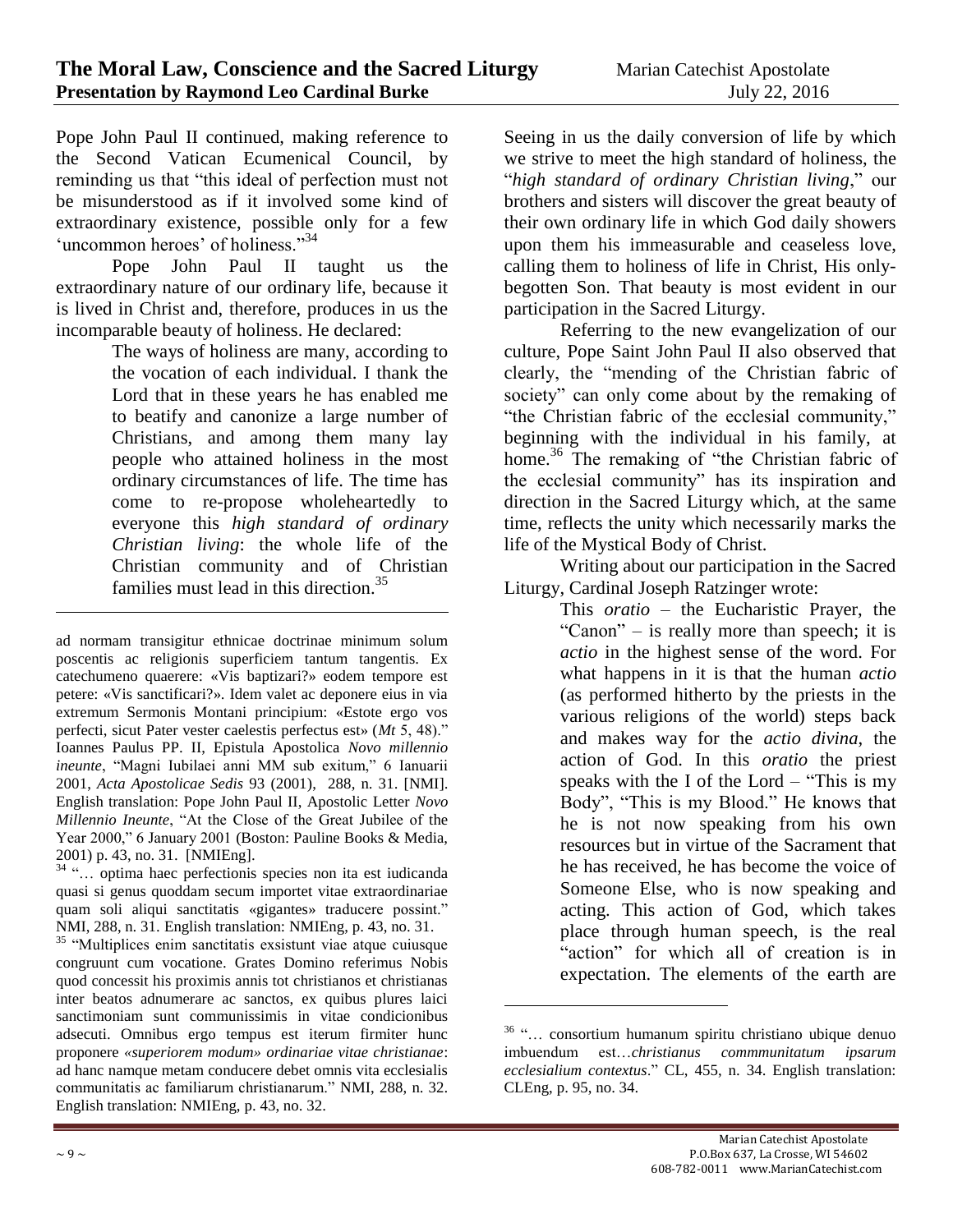transubstantiated, pulled, so to speak, from their creaturely anchorage, grasped at the deepest ground of their being, and changed into the Body and Blood of the Lord. The New Heaven and the New Earth are anticipated. The real "action" in the liturgy in which we are all supposed to participate is the action of God himself. This is what is new and distinctive about the Christian liturgy: God himself acts and does what is essential. He inaugurates the new creation, makes himself accessible to us, so that, through the things of the earth, through our gifts, we can communicate with him in a personal way. But how can we participate, have a part in this action? Are not God and man completely incommensurable? Can man, the finite and sinful one, cooperate with God, the Infinite and Holy One? Yes, he can, precisely because God himself has become man, become body, and here, again and again, he comes through his body to us who live in the body. The whole event of the Incarnation, Cross, Resurrection, and Second Coming is present as the way by which God draws man into cooperation with himself. As we have seen, this is expressed in the liturgy in the fact that the petition for acceptance is part of the *oratio*. True, the Sacrifice of the Logos is accepted already and forever. But we must still pray for it to become *our* sacrifice, that we ourselves, as we said, may be transformed into the Logos (*logisiert*), conformed to the Logos, and so be made the true Body of Christ. This is the issue, and that is what we have to pray for. The petition itself is a way into the Incarnation and the Resurrection, the path that we take in the wayfaring state of our existence… In the words of St. Paul, it is a question of being "united to the Lord" and thus becoming "one spirit with him" (1 Cor 6:17). The point is that, ultimately, the difference between the *actio Christi* and our own action is done away with. There is only *one* action, which is at the same time his and

ours – ours because we have become "one body and one spirit" with him. The uniqueness of the Eucharistic liturgy lies precisely in the fact that God himself is acting and that we are drawn into that action of God. Everything else is, therefore, secondary.<sup>37</sup>

 $\overline{a}$ 

<sup>37</sup> "Diese oratio – das eucharistische Hochgebet, der »Kanon« – ist wirklich mehr als Rede, is actio im höchsten Sinn. Denn darin geschieht es, dass die menschliche actio (wie sie bisher von den Priestern in den verschiedenen Religionen geübt worden war) zurücktritt und Raum gibt für die actio divina, das Handeln Gottes. In dieser oratio spricht der Priester mit dem Ich des Herrn – »das ist mein Leib«, »das ist mein Blut« – in dem Wissen, dass er nun nicht mehr aus Eigenem redet, sondern kraft des Sakraments, das er empfangen hat, Stimme des anderen wird, der nun redet, handelt. Dieses Handeln Gottes, das sich durch menschliches Reden hindurch vollzieht, is die eigentliche »Aktion«, auf die alle Schöpfung wartet: Die Elemente der Erde werden um-substanziiert, sozusagen aus ihrer kreatürlichen Verankerung herausgerissen, im tiefsten Grund ihres Seins erfasst un umgewandelt in Leib und Blut des Herrn. Der neue Himmel und die neue Erde werden antizipiert. Die eigentliche »Aktion« in der Liturgie, an der wir alle teilhaben sollen, ist Handeln Gottes selbst. Das ist das Neue und Besondere der christlichen Liturgie, das Gott selber handelt und dass er das Wesentliche tut: die neue Schöpfung heraufführt, sich selbst zugänglich macht, so dass wir mit ihm selber ganz persönlich, durch die Dinge der Erde, durch unsere Gaben hindurch kommunizieren können. Aber wie können wir denn an dieser Aktion teil-haben? Sind nicht Gott und Mensch völlig inkommensurabel? Kann der Mensch, der endliche und sündige, mit Gott, dem Unendlichen und Heiligen, kooperieren? Nun, er kann es eben dadurch, dass Gott selbst Mensch wurde, dass er Leib wurde und hier immer wider neu durch seinen Leib auf uns zughet, die wir im Leibe leben. Das ganze Ereignis von Inkarnation, Kreuz, Auferstehung, Wiederkunft is gegenwärtig als die Form, wie Gott den Menschen in die Kooperation mit sich selbst hineinzieht. In der Liturgie drückt sich das, wie wir schon gesehen haben, darin aus, dass zur oratio die Annahmebitte gehört. Gewiss, das Opfer des Logos *ist* immer schon angenommen. Aber wir müssen darum bitten, dass es *unser* Opfer werde, dass wir selbst, wie wir sagten, »logisiert«, logos-gemäß und so wahrer Leib Christi werden: Darum geht es. Und das muss erbetet werden. Diese Bitte selbst ist ein Weg, ein Unterwegssein unserer Existenz in die Inkarnation und in die Auferstehung hinein... Für uns alle geht es gemäß dem Wort aus 1 Kor 6, 17 darum, »dem Herrn anzuhangen und so eine einzige pneumatische Existenz mit ihm zu werden«. Es geht darum, dass letztlich der Unterschied zwischen der actio Christi und der unseren aufgehoben werde. Dass es nur noch eine *actio*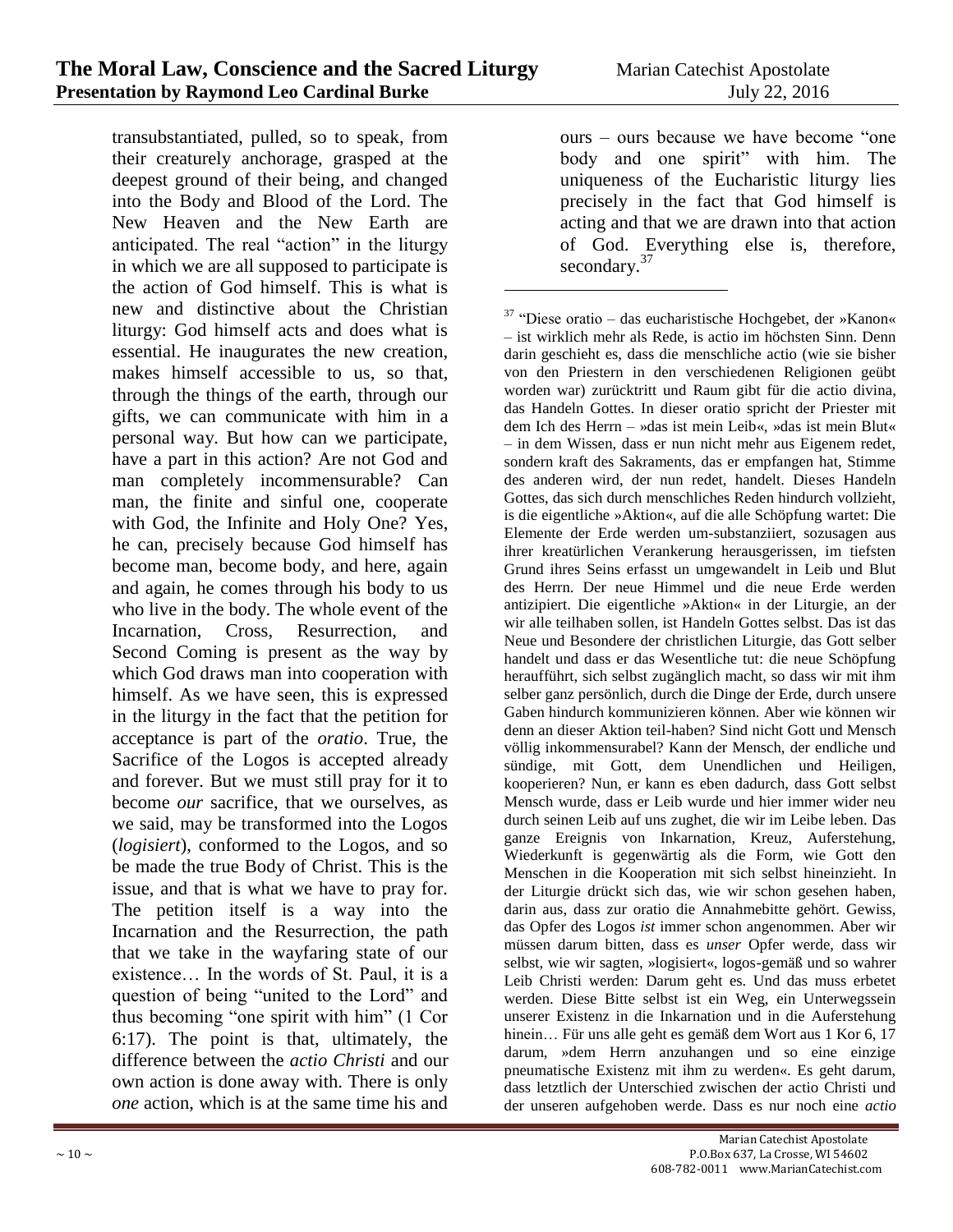The objective reality of the Sacred Liturgy makes it the most perfect earthly encounter with God, the All-Beautiful, and, therefore everything about the Sacred Liturgy must reflect the incomparable beauty of the objective reality of the meeting of heaven and earth. At the same time, the Christian most perfectly sees the reflection of the incomparable beauty of his life in Christ through his participation in the Sacred Liturgy. For this reason also, the essential beauty of the Sacred Liturgy must be carefully served. Participation in the Sacred Liturgy makes our own the words of Saint Paul regarding the mystery of the Redemptive Incarnation and our sacramental participation in it through redemptive suffering:

> Now I rejoice in my sufferings for your sake, and in my flesh I complete what is lacking in Christ's afflictions for the sake of his body, that is, the Church, of which I became a minister according to the divine office which was given to me for you, to make the word of God fully known, the mystery hidden for ages and generations but now made manifest to his saints.<sup>38</sup>

It is not that Christ's suffering is lacking in any way. It is perfect. It has accomplished perfectly our salvation. What remains is for us to be incorporated into His suffering, in order to share in the victory of eternal life. In the beauty of the Sacred Liturgy the Christian sees the beauty of his own nature. Drawn to the worship of God "in spirit and truth,"<sup>39</sup> the Christian understands the beauty of human nature made free to love God and neighbor by the immeasurable and unceasing grace which flows from the glorious pierced Heart of Christ, the "fairest of the sons of men"<sup>40</sup> and He who "had no form or comeliness that we should look at him."<sup>41</sup>

## **Conclusion**

It is my hope that this modest study of the Catholic teaching on conscience within the context of the inseparable relationship of reason and faith in knowing the truth and incarnating it in goodness of action, in the beauty of a holy life, has, first of all, made clear the most important and irreplaceable role of the Sacred Liturgy in the right formation of conscience, in accord with the pursuit of holiness of life. The living of our faith finds its highest expression in the manner of our worship of God, in the various elements of the Sacred Liturgy.

Even as the first disciples were attentive to the worthy celebration of the Sacred Liturgy, as is, for instance, witnessed in the *First Letter to the Corinthians*, and even as the first missionaries were attentive, from the very beginning of their mission, to provide for the worthy and most beautiful possible celebration of the Sacred Liturgy, often at great sacrifice, so, too, must we be committed to the worthiness of our worship of God, so that it may be true worship of God and may, therefore, procure our sanctification and the sanctification of our world. Beauty is at the heart of worship of God and, therefore, leads us to ever greater holiness of life.

According to the ancient wisdom of the Church, the Sacred Liturgy is a "privileged witness of the apostolic tradition."<sup>42</sup> The Church's wisdom is expressed in an adage of Prosper of Aquitaine: "The law of praying establishes the law of believing."<sup>43</sup> We can add that the law of praying

 $\overline{a}$ 

gebe, die zugleich die seine und die unsrige ist – die unsrige dadurch, dass wir mit ihm »ein Leib und ein Geist« geworden sind. Die Einzigartigkeit der eucharistischen Liturgie besteht eben darin, dass Gott selbst handelt und dass wir in dieses Handeln Gottes hineingezogen werden. Alles andere is demgegenüber sekundär." Joseph Ratzinger, *Der Geist der Liturgie*, in *Theologie der Liturgie: Die sakramentale Begründung christlicher Existenz* (Gesammelte Schriften, vol. 11), Freiburg: Herder, 2008, pp. 148-149. English translation: Joseph Ratzinger, *The Spirit of the Liturgy*, in *Theology of the Liturgy* (Opera Omnia, vol. 11), tr. John Saward, Kenneth Baker, S.J., Henry Taylor, et al. (San Francisco: Ignatius Press, 2014), pp. 107-108.

<sup>38</sup> Col 1, 24-26.

 $39$  Jn 4, 24.

 $40$  Ps 45 [44], 2.

 $41$  Is 53, 2.

<sup>&</sup>lt;sup>42</sup> "... un témoin priviligié de la tradition apostolique." A. G. Martimort, *L'Église en prière: Introduction à la Liturgie*, 3rd ed. (Paris: Desclée, 1965) p. 231. English translation by author.

<sup>43</sup> "Legem credendi lex statuat supplicandi." Quoted in Ibid., p. 231. English translation by author.